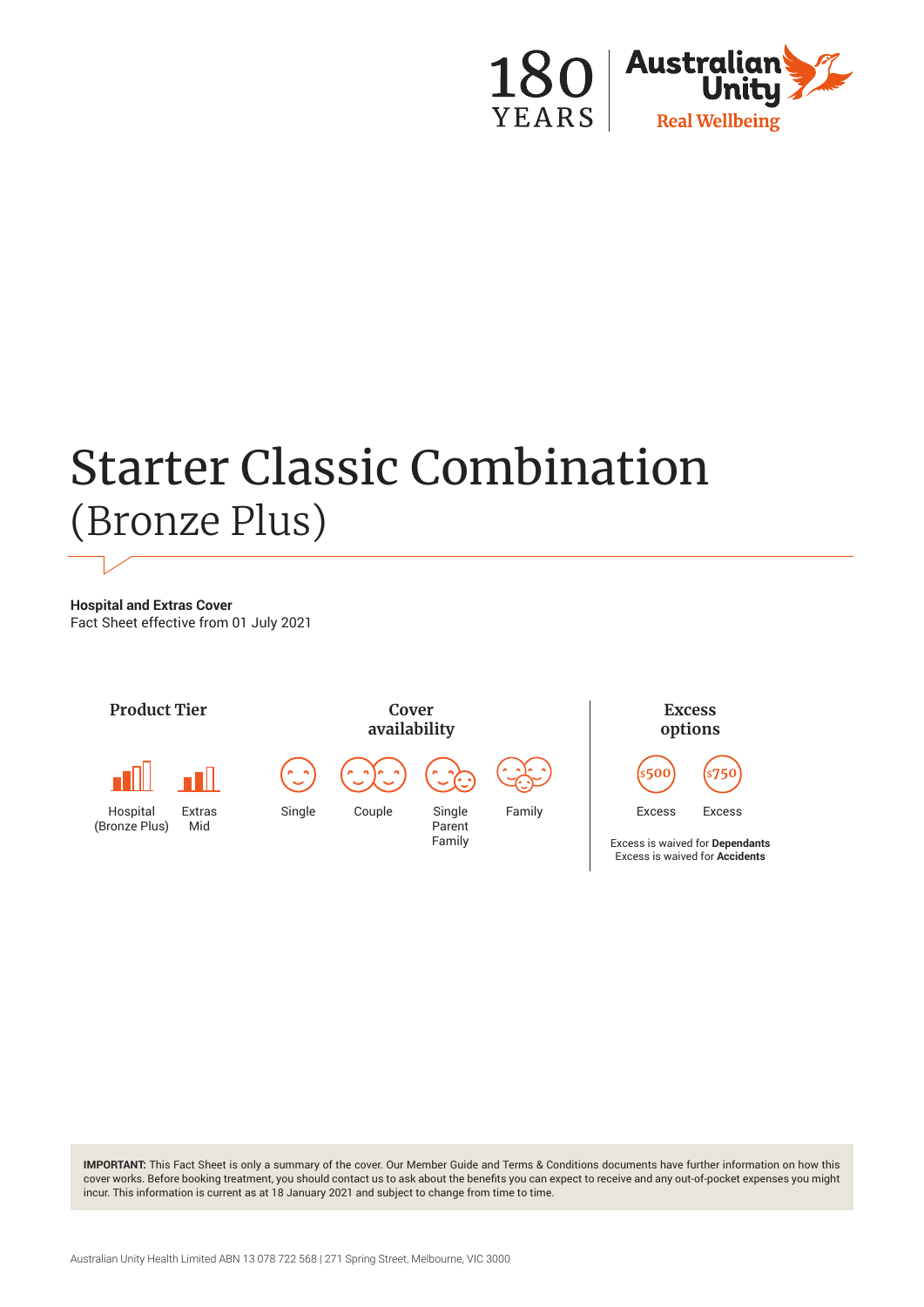# **Starter Classic Combination** (Bronze Plus)

### Hospital Cover



The table(s) below must be read together with the "Important Information" section, which provides further detail on your benefits, out-of-pockets and waiting periods. In addition you should read the table(s) in conjunction with the Clinical Categories Explained document to understand what treatments are included under each Clinical Category. This document can be found online at [australianunity.com.au/clinical-categories-explained](http://australianunity.com.au/clinical-categories-explained)

| <b>Clinical Category</b>                                                        | Agreement<br><b>Private Hospital</b> | Public Hospital,<br>shared room |
|---------------------------------------------------------------------------------|--------------------------------------|---------------------------------|
| Covered                                                                         |                                      |                                 |
| <b>Blood</b>                                                                    | $\blacktriangleright$ Covered        | $\vee$ Covered                  |
| <b>Bone, Joint and Muscle</b>                                                   | <b>√</b> Covered                     | $\vee$ Covered                  |
| <b>Brain and Nervous System</b>                                                 | <b>◆</b> Covered                     | $\vee$ Covered                  |
| <b>Breast Surgery (Medically</b><br>Necessary)                                  | $\blacktriangleright$ Covered        | $\blacktriangleright$ Covered   |
| <b>Chemotherapy, Radiotherapy and</b><br><b>Immunotherapy for Cancer</b>        | $\vee$ Covered                       | <b>√</b> Covered                |
| <b>Dental Surgery</b>                                                           | $\blacktriangleright$ Covered        | $\blacktriangleright$ Covered   |
| <b>Diabetes Management (Excluding</b><br>Insulin Pumps)                         | <b>◆</b> Covered                     | $\vee$ Covered                  |
| <b>Digestive System</b>                                                         | <b>√</b> Covered                     | $\vee$ Covered                  |
| <b>Ear, Nose and Throat</b>                                                     | <b>◆</b> Covered                     | $\vee$ Covered                  |
| Eye (Not Cataracts)                                                             | <b>◆</b> Covered                     | $\vee$ Covered                  |
| <b>Gastrointestinal Endoscopy</b>                                               | $\blacktriangleright$ Covered        | $\blacktriangleright$ Covered   |
| Gynaecology                                                                     | <b>◆</b> Covered                     | $\vee$ Covered                  |
| <b>Hernia and Appendix</b>                                                      | $\vee$ Covered                       | $\vee$ Covered                  |
| <b>Joint Reconstructions</b>                                                    | <b>◆</b> Covered                     | $\vee$ Covered                  |
| <b>Kidney and Bladder</b>                                                       | <b>◆</b> Covered                     | $\vee$ Covered                  |
| <b>Lung and Chest</b>                                                           | $\vee$ Covered                       | $\vee$ Covered                  |
| <b>Male Reproductive System</b>                                                 | $\blacktriangleright$ Covered        | $\vee$ Covered                  |
| <b>Miscarriage and Termination of</b><br>Pregnancy                              | $\blacktriangleright$ Covered        | $\blacktriangleright$ Covered   |
| <b>Pain Management</b>                                                          | $\vee$ Covered                       | <b>√</b> Covered                |
| <b>Plastic and Reconstructive</b><br><b>Surgery (Medically Necessary)</b>       | <b>◆</b> Covered                     | $\vee$ Covered                  |
| <b>Skin</b>                                                                     | <b>↓</b> Covered                     | <b>↓</b> Covered                |
| <b>Tonsils, Adenoids and Grommets</b>                                           | <b>◆</b> Covered                     | $\vee$ Covered                  |
| Restricted                                                                      |                                      |                                 |
| <b>Hospital Psychiatric Services</b>                                            | <b>O</b> Restricted                  | <b>◆</b> Covered                |
| <b>Palliative Care</b>                                                          | <b>O</b> Restricted                  | $\blacktriangleright$ Covered   |
| <b>Rehabilitation</b>                                                           | <b>O</b> Restricted                  | $\vee$ Covered                  |
| <b>Not Covered</b>                                                              |                                      |                                 |
| <b>Assisted Reproductive Services</b>                                           | <b>X</b> Not Covered                 | <b>X</b> Not Covered            |
| <b>Back, Neck and Spine</b>                                                     | Not Covered<br>x                     | Not Covered<br>x                |
| Cataracts                                                                       | <b>X</b> Not Covered                 | Not Covered<br>×                |
| <b>Dialysis For Chronic Kidney</b><br><b>Failure</b>                            | <b>X</b> Not Covered                 | <b>X</b> Not Covered            |
| <b>Heart and Vascular System</b>                                                | Not Covered<br>x                     | Not Covered                     |
| <b>Implantation of Hearing Devices</b>                                          | <b>X</b> Not Covered                 | Not Covered<br>×                |
| <b>Insulin Pumps</b>                                                            | X Not Covered                        | Not Covered<br>x                |
| <b>Joint Replacements</b>                                                       | Not Covered                          | <b>Not Covered</b>              |
| <b>Pain Management with Device</b>                                              | <b>X</b> Not Covered                 | Not Covered                     |
| <b>Podiatric Surgery (Provided by a</b><br><b>Registered Podiatric Surgeon)</b> | Not Covered                          | <b>Not Covered</b>              |
| <b>Pregnancy and Birth</b>                                                      | <b>Not Covered</b><br>x              | Not Covered<br>x                |
| <b>Sleep Studies</b>                                                            | Not Covered                          | Not Covered<br>х                |
| <b>Weight Loss Surgery</b>                                                      | <b>X</b> Not Covered                 | <b>X</b> Not Covered            |

| <b>Further Benefits Provided by Australian Unity</b>        |                                                                                                                                                                                                                                                                                                                                                                                                                        |  |
|-------------------------------------------------------------|------------------------------------------------------------------------------------------------------------------------------------------------------------------------------------------------------------------------------------------------------------------------------------------------------------------------------------------------------------------------------------------------------------------------|--|
| <b>Service</b>                                              | <b>Additional Information</b>                                                                                                                                                                                                                                                                                                                                                                                          |  |
| <b>Accident Cover</b>                                       | If you need hospital treatment for an injury<br>sustained during an Accident that occurred after<br>joining this cover, and the hospital treatment<br>is within a Clinical Category that is listed as<br>Restricted or Not Covered, that hospital treatment<br>will be treated as Covered.                                                                                                                             |  |
| <b>Emergency Ambulance</b>                                  | Ambulance transportation to hospital. You are<br>covered for emergency ambulance transportation<br>to hospital provided that the transport is<br>coded and invoiced as emergency transport<br>by a recognised State Ambulance authority.<br>Some State schemes already cover ambulance<br>services<br>Also includes two ambulance attendances per<br>person per calendar year, where you are not taken<br>to hospital. |  |
| <b>Hospital Care at Home</b><br>& Rehabilitation at<br>Home | Receive short-term support from our approved<br>service provider in the comfort of your own home<br>to avoid or reduce a hospital stay following a<br>hospital admission, when referred by a medical<br>practitioner. Subject to prior application and<br>approval. Waiting periods may apply, depending<br>on the treatment.                                                                                          |  |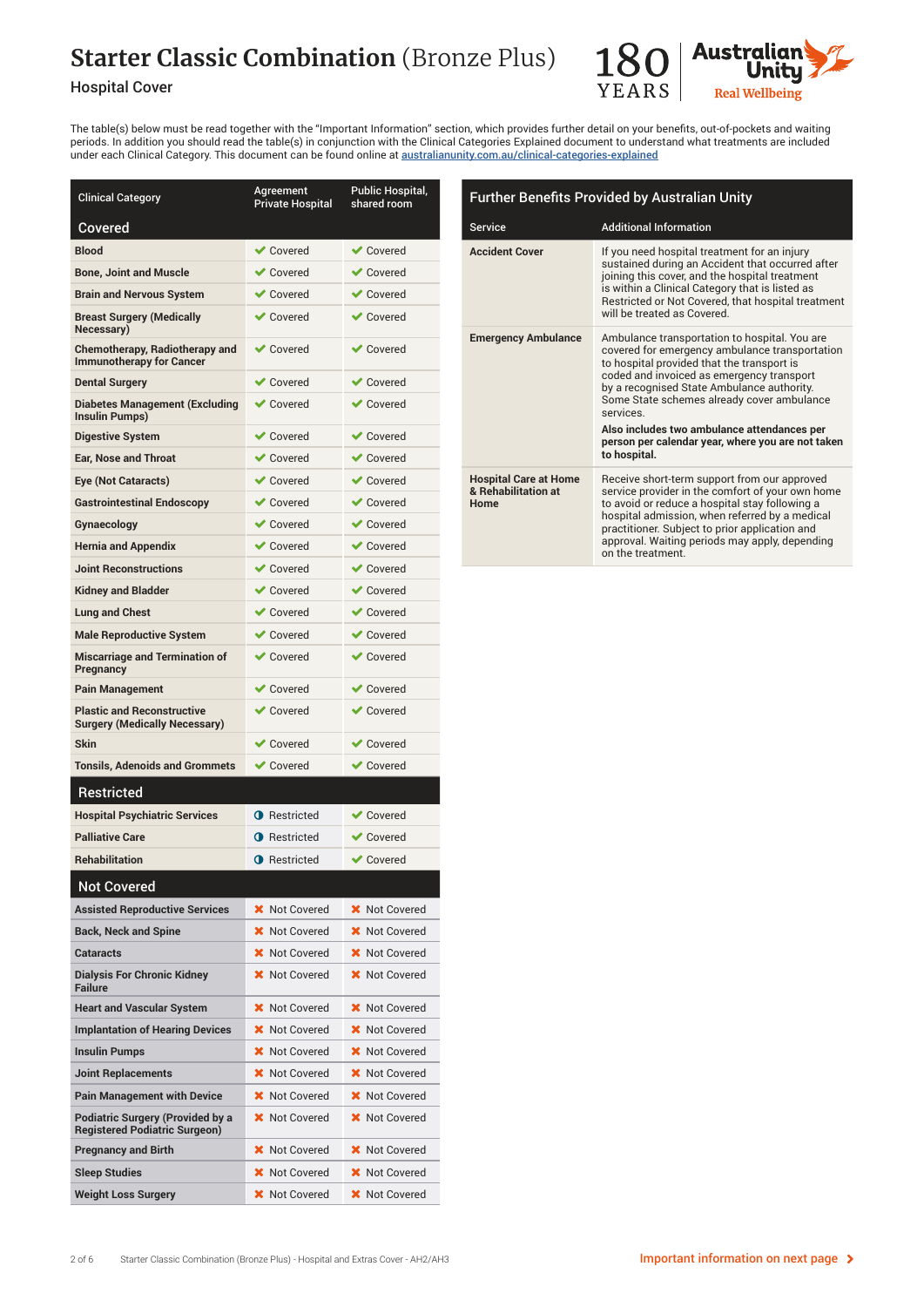# **Starter Classic Combination** (Bronze Plus)

### Extras Cover



and contact lenses, and optical consultations.

| <b>Dental</b>                                                                            | What you'll get back                                                                                                                                                          | Yearly limit (January - December)       | Waiting Period and Additional Information                                                                                                                                                                                  |
|------------------------------------------------------------------------------------------|-------------------------------------------------------------------------------------------------------------------------------------------------------------------------------|-----------------------------------------|----------------------------------------------------------------------------------------------------------------------------------------------------------------------------------------------------------------------------|
| <b>Preventative Dental, including No</b><br><b>Gap Dental Network</b>                    | Set amounts per item<br>or 100% of the cost for selected<br>services at our No Gap Dental<br>Network. Benefits claimed as<br>No Gap do not count towards<br>the yearly limit. | Combined maximum of<br>\$650 per person | No waiting period<br>No Gap Dental covers selected services such<br>as scale and clean, fluoride treatment and<br>mouthquards. Please note: No Gap Dental<br>providers are not available in all states and<br>territories. |
| <b>General Dental</b>                                                                    | Set amounts per item                                                                                                                                                          |                                         | No waiting period applies for selected<br>diagnostic services<br>2 month waiting period for other services.<br>General dental services includes most fillings<br>and simple tooth extractions.                             |
| <b>Root Canal, Gum Disease</b><br><b>Treatments &amp; Surgical</b><br><b>Extractions</b> | Set amounts per item                                                                                                                                                          |                                         | 12 month waiting period<br>Cover for these services includes treatment<br>for gum disease, root canal, and surgical<br>extraction of teeth                                                                                 |
| <b>Crowns, Bridges &amp; Dentures</b>                                                    | Set amounts per item                                                                                                                                                          |                                         | 12 month waiting period<br>A full denture replacement is limited to once<br>every three years                                                                                                                              |

| <b>Optical</b> | What you'll get back            | Yearly limit (January - December) | <b>Waiting Period and Additional Information</b>                                                                                               |
|----------------|---------------------------------|-----------------------------------|------------------------------------------------------------------------------------------------------------------------------------------------|
|                |                                 |                                   |                                                                                                                                                |
| Optical        | Up to 100% of the cost per item | \$200 per person                  | 6 month waiting period                                                                                                                         |
|                |                                 |                                   | For prescription glasses, contact lenses or<br>repairs supplied by an optometrist in private<br>practice. Excludes non-prescription sunglasses |

| <b>Physical Therapies</b>            | What you'll get back                                   | Yearly limit (January - December)                                                        | <b>Waiting Period and Additional Information</b>                            |
|--------------------------------------|--------------------------------------------------------|------------------------------------------------------------------------------------------|-----------------------------------------------------------------------------|
| <b>Physiotherapy</b>                 | \$50 per consultation                                  | Combined maximum of<br>\$350 per person                                                  | 2 month waiting period<br>Includes sports physiotherapy and<br>hydrotherapy |
| <b>Exercise Physiology</b>           |                                                        |                                                                                          | 2 month waiting period<br>Includes hydrotherapy                             |
| <b>Chiropractic &amp; Osteopathy</b> | \$35 per consultation<br>\$35 for a chiropractic x-ray | Combined maximum of<br>\$200 per person<br>Limit of one chiropractic x-ray per<br>person | 2 month waiting period                                                      |
| Acupuncture                          | \$35 per consultation                                  |                                                                                          |                                                                             |
| <b>Remedial Massage</b>              | \$35 per consultation                                  |                                                                                          | 2 month waiting period                                                      |
| <b>Myotherapy</b>                    | \$35 per consultation                                  |                                                                                          | 2 month waiting period                                                      |
| <b>Chinese Medicine</b>              | \$35 per consultation                                  |                                                                                          | 2 month waiting period                                                      |
|                                      |                                                        |                                                                                          |                                                                             |
| Medicines                            | What you'll get back                                   | Yearly limit (January - December)                                                        | <b>Waiting Period and Additional Information</b>                            |

| <b>INIEGICITIES</b>        | <b>WHAT YOU II YOU DAVA</b> | <b>Teally Illilly (Jailual y - Decerribel)</b> | <b>Walthly Fellou and Additional Information</b>                                                                                     |
|----------------------------|-----------------------------|------------------------------------------------|--------------------------------------------------------------------------------------------------------------------------------------|
| <b>Travel Vaccinations</b> | Up to 100% of the cost      | \$100 per person                               | No waiting period                                                                                                                    |
|                            |                             |                                                | For approved travel vaccines, supplied and<br>administered in Australia prior to departure<br>and for the purpose of overseas travel |
|                            |                             |                                                |                                                                                                                                      |

### **Consultations and Telehealth Appointments**

References to 'consultations' in the table above are to in-person consultations. The following treatments are also eligible for benefits where the consultation can be appropriately delivered as a telehealth appointment: Exercise Physiology and Physiotherapy. Benefits are only payable for one consultation with a provider on the same day, for the same member.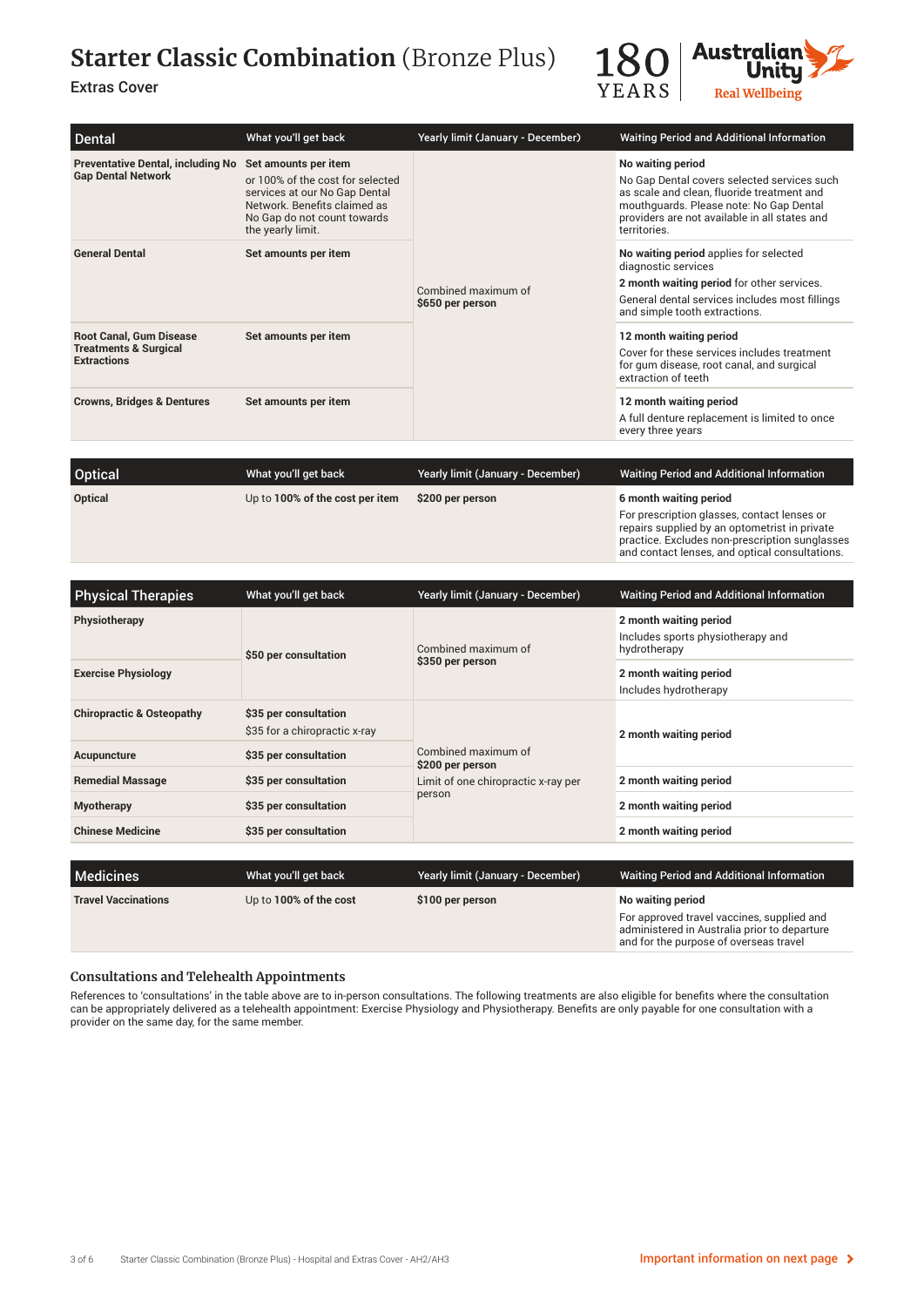## **Additional Benefits of the Cover**

#### **Preventative Health Services**

Australian Unity is committed to our members' wellbeing. Some health conditions may be prevented or reduced via simple lifestyle changes like a good diet and increased physical activity. Preventative Health Services can offer practical support to help bring about positive change in members' lives. The following Preventative Health Services are offered under your cover: **Doctor Health Checks, Cervical Cancer Vaccinations, Quit Smoking, Weight Loss, Lift for Life, Step into Life, Diabetes Australia Membership, Mammogram Screening, Bone Density Scan** and **Personal Health Coaching**. To check your eligibility, which providers, programs, applicable service limits and waiting periods that may apply, please contact Australian Unity. More information can be found at australianunity.com.au/wellnessbenefits

#### **Health Support Programs**

The diagnosis of a chronic condition or illness can leave you feeling vulnerable and overwhelmed. Australian Unity at home Health Support programs are there to increase your knowledge, skills and confidence – and ultimately, help improve or sustain your health and wellbeing. Work with a team of highly qualified and experienced health consultants to develop a personalised plan that complements the care you are already receiving. We have a range of programs available, including support for Diabetes, Heart-related conditions and mental health care. This includes the **MindStep® Mental Health Program**. To check programs available and your enrolment eligibility and any waiting periods that may apply, please contact Australian Unity. More information can be found at australianunity.com.au/wellnessbenefits

### **Important Information**

#### **Covered treatments means your hospital cover will pay benefits towards:**

- Accommodation in an agreement Private Hospital room/ward for overnight or same day admission
- Accommodation in a Public Hospital, shared room/ward for overnight or same day admission up to the minimum (default) rate as set by the Australian Government.
- Operating theatre and intensive care fees
- Medication in hospital approved by the Pharmaceutical Benefits Scheme (PBS) (excluding medication you take home)
- Allied health services directly related to your admission provided by the hospital (e.g. physiotherapy) while admitted
- Dressings and other consumables while admitted. Excludes robotic surgery consumables unless otherwise covered for your treatment by the agreement between Australian Unity and the hospital. Please contact your hospital about any out-of-pocket costs.
- Attending doctor/surgeon fees raised while admitted
- Most diagnostic tests during your admission e.g. pathology and radiology
- The cost of a prosthesis as listed in the prostheses list set out in the Private Health Insurance (Prostheses) Rules, as in force from time to time
- Private room in an agreement Private Hospital where available

#### **Under our Accident Cover - For the Clinical Category Podiatric Surgery (Provided by a Registered Podiatric Surgeon):**

- Accommodation in an agreement Private Hospital room/ward for overnight or same day admission
- Accommodation in a Public Hospital, shared room/ward for overnight or same day admission up to the minimum (default) rate as set by the Australian Government
- The cost of a prosthesis as listed in the prostheses list set out in the Private Health Insurance (Prostheses) Rules, as in force from time to time
- Private room in an agreement Private Hospital where available

#### **Out-of-pocket costs - Hospital**

If you are admitted to hospital (including for Covered treatments) you may have out-of-pocket costs, some of which have been detailed below.

If you want more specific information about what you can expect these costs to be, we recommend you obtain a quote from your doctors/hospital before undergoing treatment. Then contact us for details of benefits before proceeding with your treatment.

Additionally, benefits are not payable for claims where you have the right to claim compensation, damages or benefits from another source (e.g. TAC or WorkCover), now or at a later date.

#### **Excess**

In exchange for a lower premium, an excess is a set amount of money you agree to pay towards the hospital accommodation costs if you or a family member is admitted to hospital.

With Starter Classic Combination (Bronze Plus) you have a choice of excess:

- Starter Classic Combination \$500 excess (Bronze Plus)
- Starter Classic Combination \$750 excess (Bronze Plus)

Singles will only pay one excess for the first hospital admission each calendar year. Couples and families will only pay one excess for the first hospital admission per adult each calendar year. We will waive the excess for hospital admissions for an injury sustained during an Accident that occurred after joining this cover. Plus you won't pay an excess if your dependant is admitted to hospital.

#### **Waiting Periods**

You cannot receive benefits for any items or services you may have received while you are serving a relevant waiting period. However, if you've already served your waiting periods on an equivalent or higher level of cover with any registered Australian health fund and join within 30 days of leaving that fund, you will not have to re-serve your waiting periods. Otherwise, waiting periods will apply from the date you re-join. If you've upgraded your cover, your waiting periods for the higher benefits will start on the date you upgrade, but you can still claim an equivalent benefit to your previous level of cover during that period.

Starter Classic Combination (Bronze Plus) waiting periods are:

- 2 months: Psychiatric, Rehabilitation and Palliative Care
- 12 months: all pre-existing conditions except Psychiatric, Rehabilitation and Palliative Care
- No waiting period for Emergency Ambulance, or hospital treatment required for an injury sustained during an Accident that occurs after joining this cover
- 2 months: all other treatments included on your cover

Some waiting periods for the Extras services on your cover are listed in the Extras table. These are not an exhaustive list. Please refer to your Online Member Services or contact us for more information as waiting periods for other services may apply.

#### **Pre-existing conditions**

A pre-existing condition is an ailment, illness or condition that in the opinion of a medical practitioner appointed by Australian Unity (not your own doctor), the signs or symptoms of that ailment, illness or condition existed at any time in the period of six months ending on the day on which you joined Australian Unity or upgraded your cover, irrespective of whether you were aware of it. If you make a hospital claim in the first 12 months of your joining or upgrading your cover, we will ask you to get your consulting doctors or other practitioner (e.g. your dentist, GP or specialist) to complete a medical report. You should ask us to carry out this assessment before going into hospital.

#### **Accidents**

Accident means an unplanned and unforeseen event, occurring by chance, and leading to bodily injuries caused solely and directly by an external force or object requiring treatment from a Medical Practitioner (defined here as a medical doctor who is not the member or a relative of the Member) within 7 days of the event, but excludes injuries arising out of: surgical procedures; unforeseen illness; pregnancy; drug use; and aggravation of an underlying condition or injury.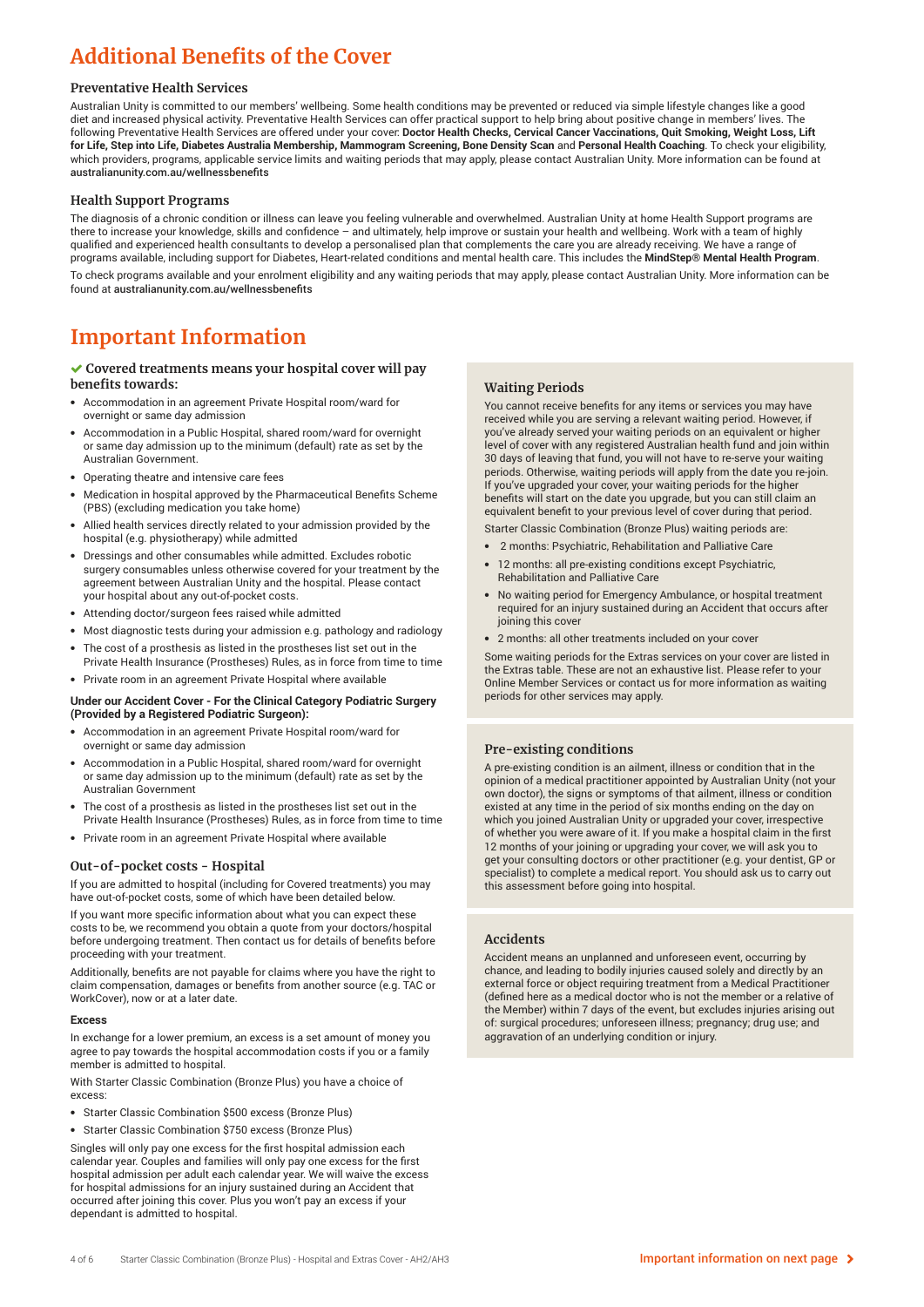## **Important Information continued**

#### **Hospital Accommodation**

#### General

Hospital covers do not pay any benefits towards the cost of non-admitted hospital visits, attendance at a doctor's room or administration fees when you attend an Emergency Department. You will be out-of-pocket for all of these costs.

Non-Agreement Private Hospital/ Private room in a Public Hospital If you are admitted to a non-agreement private hospital, or to a private room of a public hospital, then the amount we pay is a set rate and may not cover the full cost of your stay which means you may incur large out-of-pocket costs.

#### Shared room of a Public Hospital

If you are admitted as a private patient in a shared room of a public hospital, then the amount we pay is the minimum (default) benefit for the accommodation set by the Australian Government. If the hospital charges more than the minimum (default) benefit, you will incur out-of-pocket costs.

To find an agreement Private Hospital please visit: australianunity.com.au/agreementhospitals

#### **Medical Bills**

The Australian Government sets a schedule of fees for all medical treatments called the Medicare Benefits Schedule (MBS). When you're treated as a private patient in a public or private hospital, Medicare pays 75% of the MBS fee and Australian Unity pays the remaining 25%. If your doctor or specialist charges more than the MBS fee, then this will result in an out-of-pocket expense better known as 'the gap'.

#### **Gap Cover**

To help reduce or avoid 'the gap' payment of medical bills, we've set our own Gap Cover schedule of fees, which are generally higher than the Medicare Benefits Schedule (MBS).

If your doctor or specialist agrees to participate in Australian Unity's Gap Cover scheme, we can pay for some, if not all, of the gap.

If Gap Cover won't fully cover your participating doctor's fees, your doctor must tell you how much you'll have to pay in writing before treatment can begin. This is called Informed Financial Consent.

To find a Gap Cover doctor please visit: australianunity.com.au/gap-cover

#### **Planning a family**

Please contact us if you're planning a family to make sure this cover is appropriate for you and your family.

There's no happier time than starting or growing your family, and we want to ensure your new addition is covered straight away on your policy.

#### **Family, Single Parent Family or Couple memberships**

It is important that you notify us within 12 months of your baby's birth and add them to your policy effective from their date of birth, for waiting periods to be waived

Please note that Couple memberships will also need to change to a Family membership and back pay any difference in premium (if applicable).

#### **Single memberships**

To avoid your baby serving waiting periods, it is important that within 30 days of the birth you:

- Upgrade to a Family or Single Parent Family cover;
- Add your baby to the policy

These changes will be made effective from the baby's date of birth and you will be required to back pay any difference in premium.

Please note, this cover does not pay benefits for the Clinical Category Pregnancy and Birth.

#### **Restricted Services**

Restricted services are hospital claims which are limited to a minimum (default) benefit. This is the minimum dollar amount set by the Australian Government for accommodation as a private patient in a shared room of a public hospital. A Restricted service does not pay any money towards the cost of intensive or coronary care, or theatre fees in a private hospital or private day centre. Therefore you may incur a large out-of-pocket expense. Contact us on 13 29 39 for more information.

#### **Changes to your cover**

We may at any time make changes to your cover. This may include adding or reducing the benefits or services available to you. We will ensure that we provide you with appropriate notice of these changes in accordance with the Private Health Insurance Act 2007, the Australian Consumer Law and the Private Health Insurance Code of Conduct.

#### **Recognised providers**

We only pay benefits when you see a recognised provider in a private practice. Please contact us to check if your provider is recognised by us.

#### **Surgical Implants (Prosthesis)**

If a treatment is Covered (or Restricted) under your hospital cover, you are also covered for any Australian government-approved surgical prosthesis on the government's Prostheses List. We will pay up to 100% of the minimum cost of the prosthesis, as required under legislation, so you shouldn't have any out-of-pocket expenses. However, if the prosthesis used is listed as a 'known gap' prosthesis, you'll have to pay any gap charged by the hospital, but the hospital or doctor needs to obtain your Informed Financial Consent first.